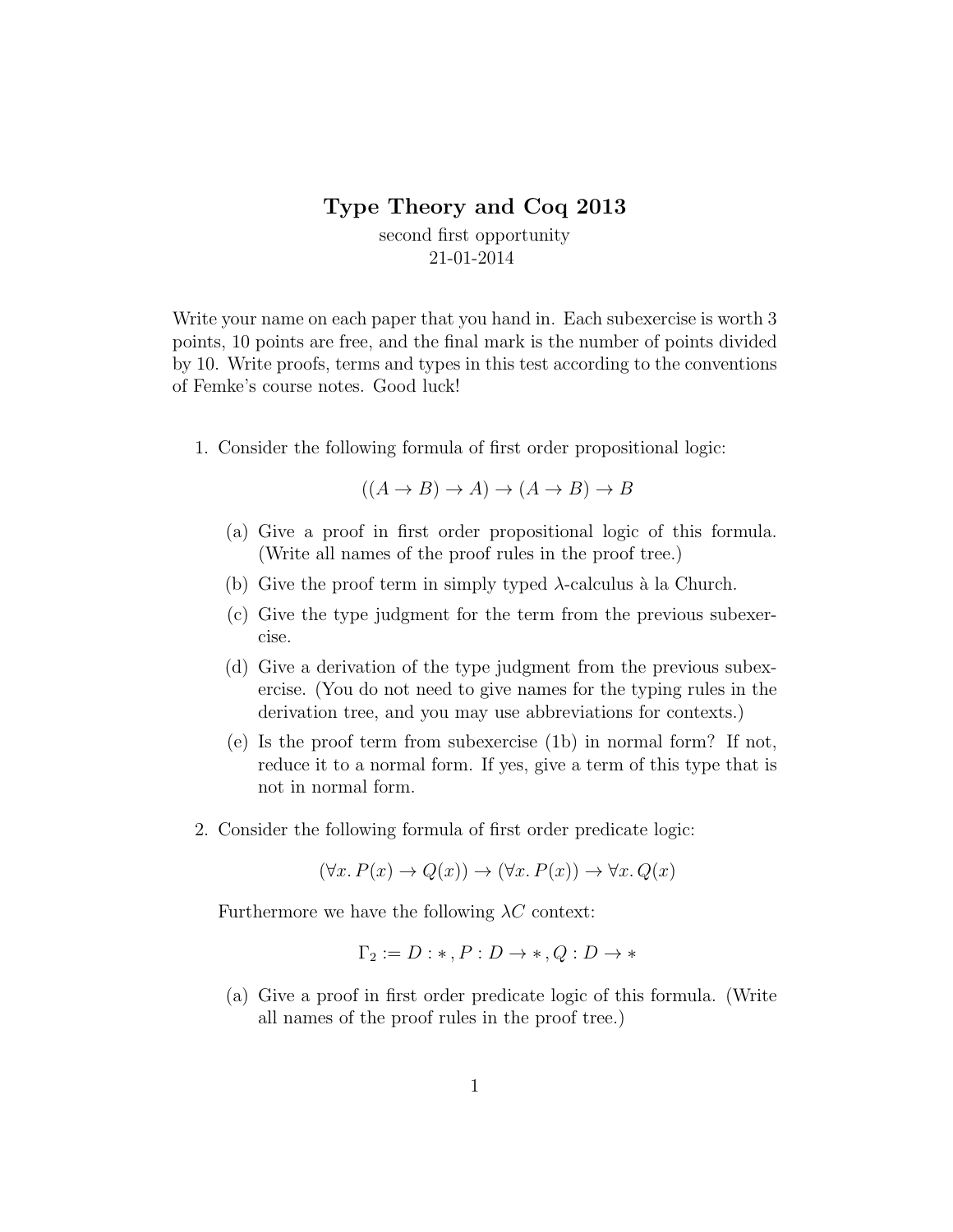- (b) Which of the rules in this proof has a variable condition, what is this condition, and why is it satisfied?
- (c) Give the type of  $\lambda C$  that corresponds to the formula in the context  $\Gamma_2$ . (Use the syntax for dependent products from Femke's course notes, *i.e.*, written using  $\Pi$  and with explicit types.)
- (d) Give a  $\lambda C$  proof term for the type from the previous subexercise. (See page 5 for the typing rules.)
- 3. Consider the following term of  $\lambda C$ :

and<sub>2</sub> := 
$$
\lambda A, B : *
$$
.  $\Pi C : *$ .  $(A \rightarrow B \rightarrow C) \rightarrow C$ 

- (a) Give the type of and<sub>2</sub> in  $\lambda C$ . (See page 5 for the typing rules.)
- (b) Is and<sub>2</sub> also typeable in  $\lambda$ 2? Explain your answer.
- (c) Give a term of  $\lambda C$  that inhabits the following type:

$$
\Pi A, B: \ast \colon A \to B \to \mathsf{and}_2\, A\, B
$$

(d) Give a term of  $\lambda C$  that inhabits the following type:

$$
\Pi A,B: \ast.\operatorname{\mathsf{and}}_2 A\,B \to A
$$

- 4. Consider the  $\lambda C$  type  $* \rightarrow *$ .
	- (a) Give the  $\lambda C$  typing judgment (without a derivation) that gives the kind of this type.
	- (b) Give a derivation in  $\lambda C$  of the judgment from the previous subexercise. (See page 5 for the typing rules. You do not need to give names for the typing rules in the derivation tree.)
	- (c) Give an *inhabitant* in  $\lambda C$  of this type that is not the identity.
- 5. Consider the following terms of the untyped λ-calculus:

$$
K^* := \lambda x. \lambda y. y \tag{1}
$$

$$
\Omega := (\lambda x. xx)(\lambda x. xx) \tag{2}
$$

$$
M := K^* \Omega \tag{3}
$$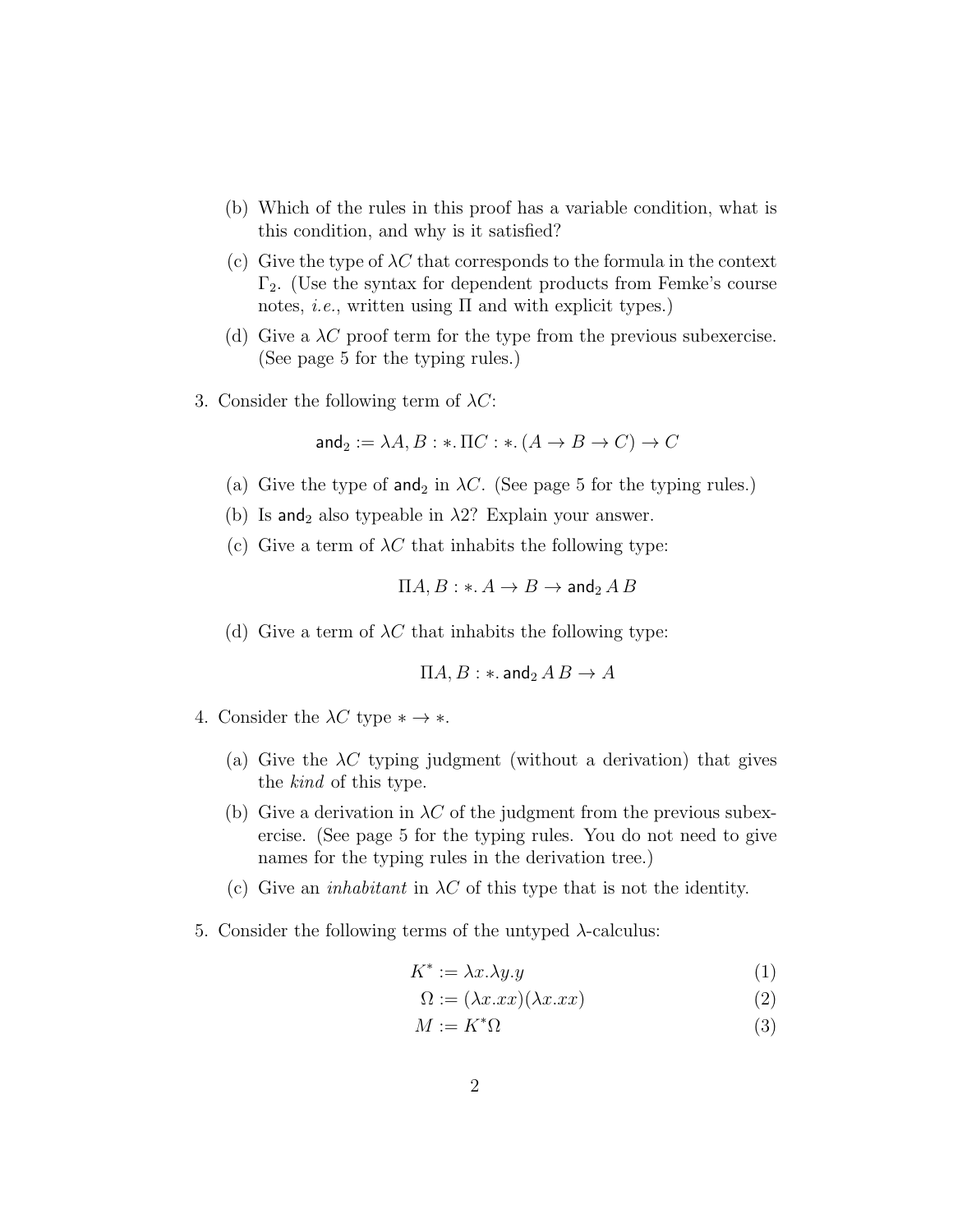- (a) Which of these terms are confluent? Explain your answer.
- (b) Which of these terms are SN (strongly normalizing)? Explain your answer.
- (c) Which of these terms are WN (weakly normalizing)? Explain your answer.
- (d) Which of these terms are typeable in simply typed  $\lambda$ -calculus à la Curry? For the terms that are typeable, you have to give the most general type (but you do not need to explain how you have obtained this type, nor why it is a most general type). For the terms that are not typeable, you should explain why not.
- 6. Consider the Coq inductive type for lists:

```
Inductive list (A : Type) : Type :=
| nil : list A
| cons : A \rightarrow list A \rightarrow list A.
```
- (a) What is the type of list, nil, and cons?
- (b) Give a Coq term that represents the list of natural numbers (3 1 4).
- (c) Give the type of the dependent recursion principle list\_rect for this inductive type. (You are allowed to use either Coq or PTS syntax to give this induction principle.)
- (d) Write a function map with type

forall  $A$  B : Type,  $(A \rightarrow B) \rightarrow$  list  $A \rightarrow$  list B

that maps a function over the elements of the list using a combination of Fixpoint and match.

- (e) Now also write the map function using the recursion principle from subexercise (6c).
- 7. Consider the type for equality in HoTT, written using Coq syntax:

Inductive eq  $(A : Type)$   $(x : A) : A \rightarrow Type :=$ | refl : eq A x x.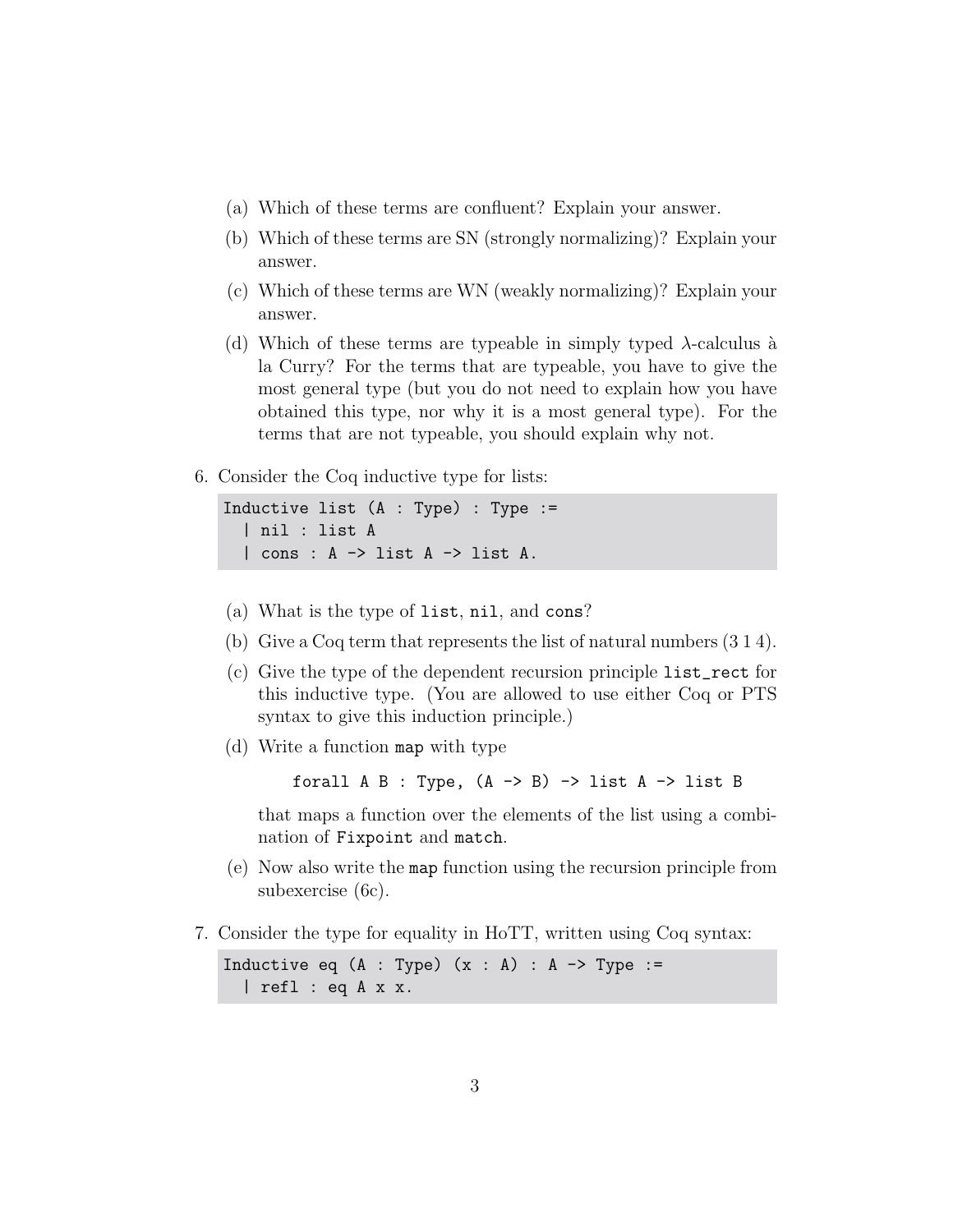We write  $x =_A y$  or even  $x = y$  for  $(\text{eq } A x y)$ . The induction principle for equality is:

$$
\cfrac{A:\texttt{Type } x:A \ P:\Pi z:A. x=z\rightarrow \texttt{Type } H: Px(\texttt{refl} \ A \ x) \ y:A \ p:x=y}{\texttt{eq\_rect} \ A \ x \ P \ H \ y \ p:Pyp}
$$

with reduction rule:

$$
\mathtt{eq\_rect}\,A\,x\,P\,H\,x\,(\mathtt{refl}\,A\,x)\to_{\iota}H
$$

- (a) To what kind of mathematical objects do types and equality correspond using the homotopy interpretation of type theory?
- (b) Write a function transport with type

$$
\Pi A: \text{Type.}\ \Pi P: A \to \text{Type.}\ \Pi x, y: A. \ x = y \to Px \to Py
$$

using the induction principle eq\_rect. (You are allowed to use either Coq or PTS syntax.)

(c) Dependent functions are fibrations in the homotopy interpretation of type theory. That means, there is a function apd with type

> $\Pi A : \texttt{Type.} \Pi P : A \rightarrow \texttt{Type.} \Pi f : (\Pi x : A.Px).$  $\Pi x, y : A. \Pi p : x = y. p_*(fx) = fy,$

where  $p_*$  denotes **transport**  $A P x y p$ . Draw a diagram to indicate why the use of  $p_*$  is necessary.

- (d) Give the definition of apd using the induction principle eq\_rect. (You are allowed to use either Coq or PTS syntax.)
- (e) HoTT extends type theory with additional features. Name two of those features and give an example of their use.